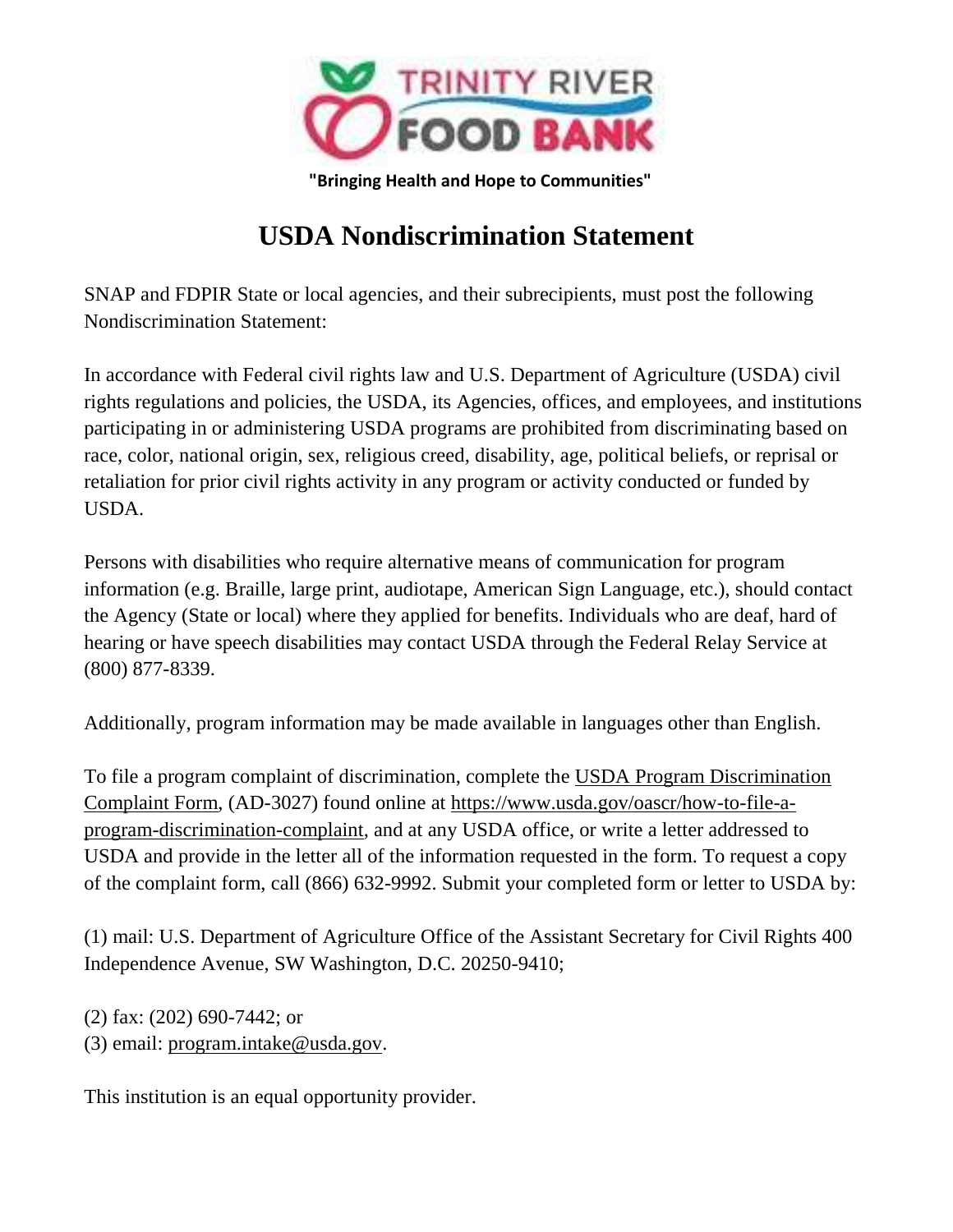

For all other FNS nutrition assistance programs, State or local agencies, and their subrecipients, must post the following Nondiscrimination Statement:

In accordance with Federal civil rights law and U.S. Department of Agriculture (USDA) civil rights regulations and policies, the USDA, its Agencies, offices, and employees, and institutions participating in or administering USDA programs are prohibited from discriminating based on race, color, national origin, sex, disability, age, or reprisal or retaliation for prior civil rights activity in any program or activity conducted or funded by USDA. Persons with disabilities who require alternative means of communication for program information (e.g. Braille, large print, audiotape, American Sign Language, etc.), should contact the Agency (State or local) where they applied for benefits. Individuals who are deaf, hard of hearing or have speech disabilities may contact USDA through the Federal Relay Service at (800) 877-8339. Additionally, program information may be made available in languages other than English.

To file a program complaint of discrimination, complete the USDA Program Discrimination Complaint Form, (AD-3027) found online at https://www.usda.gov/oascr/how-to-file-aprogram-discrimination-complaint, and at any USDA office, or write a letter addressed to USDA and provide in the letter all of the information requested in the form. To request a copy of the complaint form, call (866) 632-9992. Submit your completed form or letter to USDA by:

(1) mail: U.S. Department of Agriculture Office of the Assistant Secretary for Civil Rights 1400 Independence Avenue, SW Washington, D.C. 20250-9410;

(2) fax: (202) 690-7442; or

(3) email: program.intake@usda.gov.

Joint Application Form (HHS)

This institution is prohibited from discriminating on the basis of race, color, national origin, disability, age, sex and in some cases religion or political beliefs.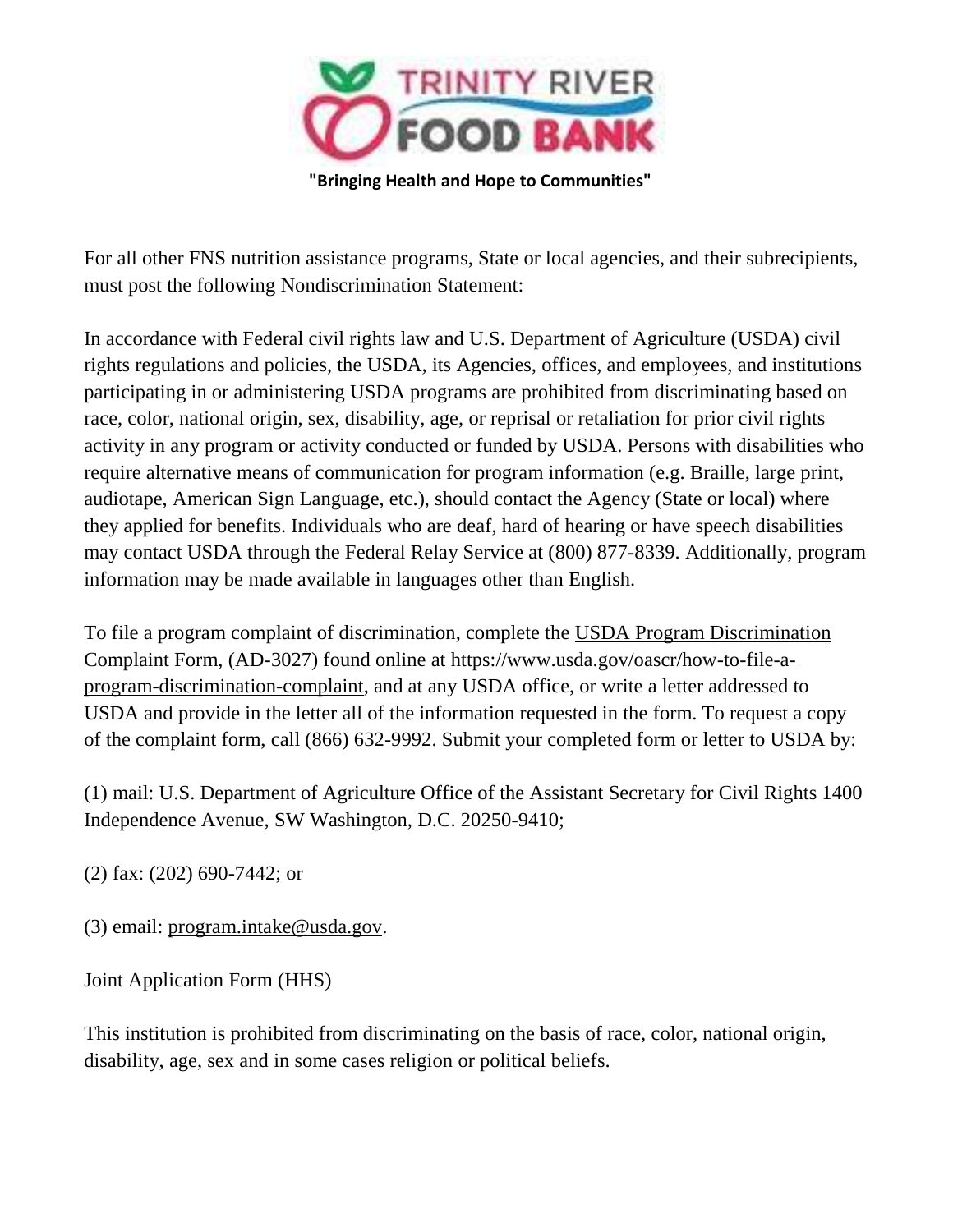

The U.S. Department of Agriculture also prohibits discrimination based on race, color, national origin, sex, religious creed, disability, age, political beliefs or reprisal or retaliation for prior civil rights activity in any program or activity conducted or funded by USDA.

Persons with disabilities who require alternative means of communication for program information (e.g. Braille, large print, audiotape, American Sign Language, etc.), should contact the Agency (State or local) where they applied for benefits. Individuals who are deaf, hard of hearing or have speech disabilities may contact USDA through the Federal Relay Service at (800) 877-8339.

Additionally, program information may be made available in languages other than English.

To file a program complaint of discrimination, complete the USDA Program Discrimination Complaint Form, (AD-3027), found online at: https://www.usda.gov/oascr/how-to-file-aprogram-discrimination-complaint, and at any USDA office, or write a letter addressed to USDA and provide in the letter all of the information requested in the form. To request a copy of the complaint form, call (866) 632-9992.

Submit your completed form or letter to USDA by:

(1) mail: U.S. Department of Agriculture Office of the Assistant Secretary for Civil Rights 1400 Independence Avenue, SW Washington, D.C. 20250-9410

(2) fax: (202) 690-7442; or

(3) email: program.intake@usda.gov.

For any other information dealing with Supplemental Nutrition Assistance Program (SNAP) issues, persons should either contact the USDA SNAP Hotline Number at (800) 221-5689, which is also in Spanish or call the State Information/Hotline Numbers (click the link for a listing of hotline numbers by State); found online at: http://www.fns.usda.gov/snap/contact\_info/hotlines.htm.